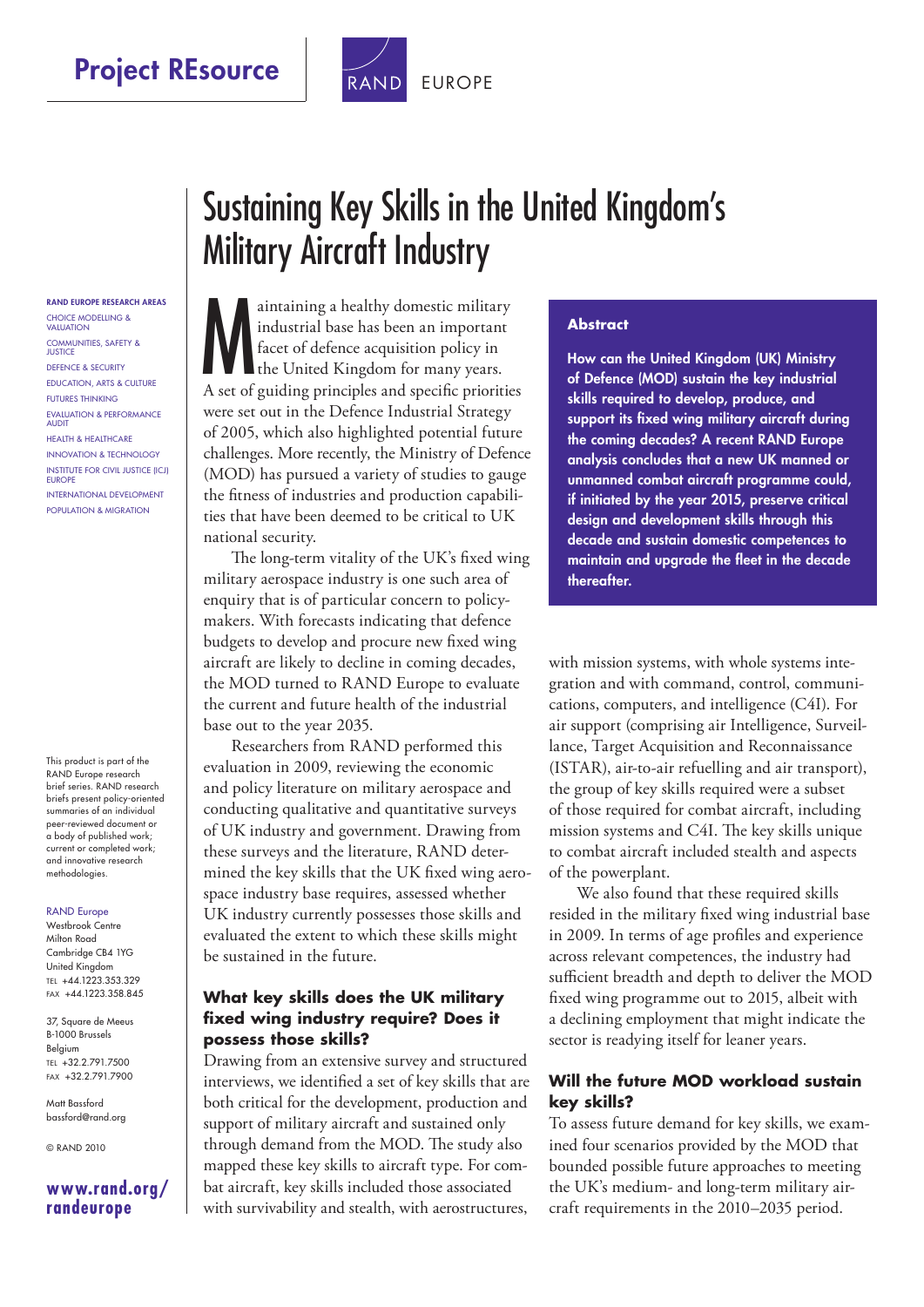- *Manned Future*, in which the MOD would meet combat air requirements by making further purchases of the Joint Strike Fighter (JSF);
- *Unmanned Future*, in which the MOD would meet combat air requirements by developing a bespoke unmanned combat air system (UCAS);
- *50/50 Future*, in which the MOD would meet combat air requirements by evenly splitting acquisitions between the JSF and a bespoke UCAS; and
- *Techno-Shock Future*, in which the MOD would meet combat air requirements by developing a bespoke nontraditional weapons-based UCAS.

For each scenario, we assessed the extent to which key skills would be sustained by demand from the MOD. An example of our evaluation of how well key combat air skills would be sustained is shown in the figure. For blocks of five years, it depicts skills that would be sustained in green, those that would be partially sustained in orange, and those that would not be sustained in red. It shows that a manned combat air project or a UK bespoke UCAS beginning with early concept work by 2015 would exercise the full set of key military fixed wing skills. Consequently, it indicates that Unmanned Future and 50/50 Future scenarios would provide sufficient demand to sustain key skills out to 2035. Conversely, off-the-shelf purchases of JSF (Manned Future) or a weapons-based UCAS (Techno-Shock Future) would not sustain the range of key combat air skills within the UK fixed wing industrial base beyond 2020. Under all scenarios, manufacture and routine maintenance capabilities are likely to be sustained throughout the 2010–2035 time period.

Our evaluation of how well key air support competences would be sustained showed similar results.

### **Conclusions and policy implications**

The study contains three broad conclusions with implications for policy:

- The UK military fixed wing industrial base was relatively healthy in 2009 in terms of its age profile and experience across relevant competences, and it should be able to deliver the MOD fixed wing programme out to 2015, albeit with declining employment.
- The funded MOD programme contains insufficient activity to sustain all key combat air competences for design engineering beyond the end of the 2010–2019 decade.

#### **Sustainment of key combat air skills**

|                                             |                                                                                                                                                                                                                                                             | $-15$ | $015 - 20$ | $-25$ |  |
|---------------------------------------------|-------------------------------------------------------------------------------------------------------------------------------------------------------------------------------------------------------------------------------------------------------------|-------|------------|-------|--|
| Scenario 1<br>("Manned" Future)             | Safety & airworthiness governance<br>Survivability<br>Aerostructures<br>Air vehicle dynamics<br>Military powerplant<br>Autonomy<br>UAS operational governance<br>Whole systems integration<br>Mission systems/C4I                                           |       |            |       |  |
| "Unmanned" Future)<br>Scenario <sub>2</sub> | Safety & airworthiness governance<br>Survivability<br>Aerostructures<br>Air vehicle dynamics<br>Military powerplant<br>Autonomy<br>UAS operational governance<br>Whole systems integration<br>Mission systems/C4I                                           |       |            |       |  |
| Scenario 3<br>("50/50")                     | Safety & airworthiness governance<br>Survivability<br>Aerostructures<br>Air vehicle dynamics<br>Military powerplant<br>Autonomy<br>UAS operational governance<br>Whole systems integration<br>Mission systems/C4I                                           |       |            |       |  |
| Scenario 4<br>("Techno Shock")              | Safety & airworthiness governance<br>Survivability<br>Aerostructures<br>Air vehicle dynamics<br>Military powerplant<br>Autonomy<br>UAS operational governance<br>Whole systems integration<br>Mission systems/C4I<br>NOTE: UAS = unmanned aircraft systems. |       |            |       |  |

• To sustain key design engineering skills for combat aircraft beyond 2020, the UK needs to commit to develop a bespoke combat air programme (UCAS or manned) by 2015. Without such a programme, it is likely that the industry sector will progressively lose key combat air competences after 2015. With such a programme, key competences required to maintain, update and upgrade the in-service fleet within the 2020–2029 decade could be sustained, as well as key competences for air ISTAR (e.g., mission systems and C4I). ■

This research brief describes work done for RAND Europe documented in *Sustaining Key Skills in the UK Military Aircraft Industry*, by Matt Bassford, Hans Pung, Nigel Edgington, Tony Starkey, Kristin Weed, Mark V. Arena, James G. Kallimani, Gordon T. Lee, and Obaid Younossi, MG-1023-MOD (available at [http://www.rand.org/pubs/monographs/MG1023/\)](http://www.rand.org/pubs/monographs/MG1023/), 2010, 168 pp., \$27, ISBN: 978-0-8330-5041-0. This research brief was written by Gordon T. Lee.

RAND Europe is an independent not-for-profit research institute whose mission is to help improve policy and decision-making through research and analysis. RAND Europe's publications do not necessarily reflect the opinions of its research clients and sponsors. RAND® is a registered trademark.